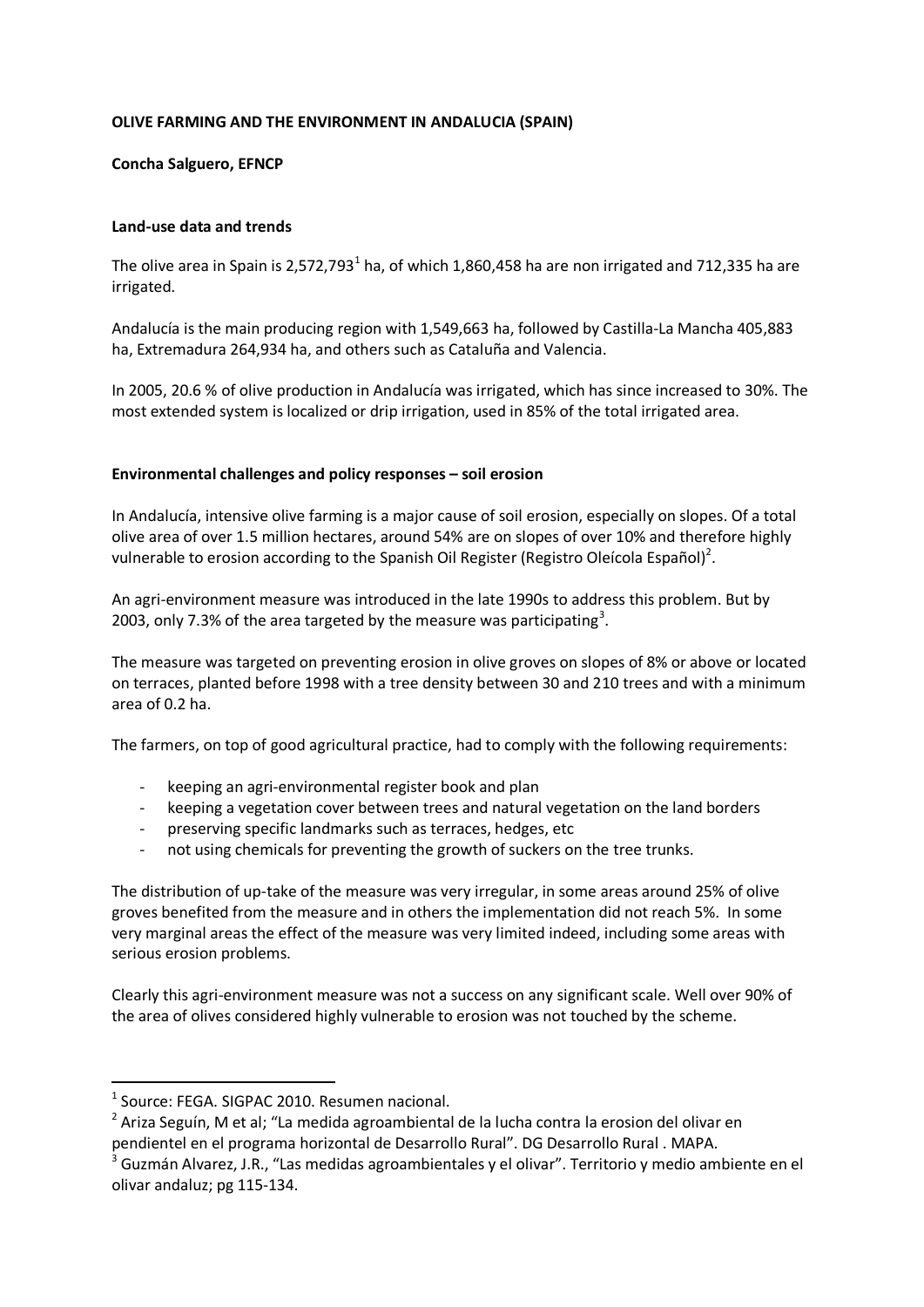

*Collapsing terraces and soil erosion, resulting from over-intensive cultivation. Córdoba (Spain)* 

Possible reasons have been suggested, among them the insufficient financial and technical support, including deficient advisory services to farmers. Also, according to some econometric analysis, there are structural factors in farms and farmers that influence the decision of participating such as the soil conditions (the more soil degradation the less probability to apply for the measure because costs increase). Another factor is that farmers may be unsure with continuing to farm for the five years of the agri-environment commitment<sup>4</sup>.

More recently, CAP cross-compliance rules have been introduced in an attempt to tackle soil erosion, but research is needed to assess how successful this has been.

In the RDP 2007-2013 of Andalucía there is a specific measure for incentivising olives groves located in river basins for human water supply or in Natura 2000 areas to practise integrated production. It aims the improvement of water quality, soil and biodiversity.

There are currently 155,056 olive hectares in integrated production. The farmers should, among other practices, maintain soil cover following the measure specifications. The basic payment ranges between 203-286 €/ha.

 $\overline{a}$ 

<sup>&</sup>lt;sup>4</sup> Franco Martínez, A., "The impact of agri-environmental European policy of fighting against soil erosion on olive groves in Anadalusia".